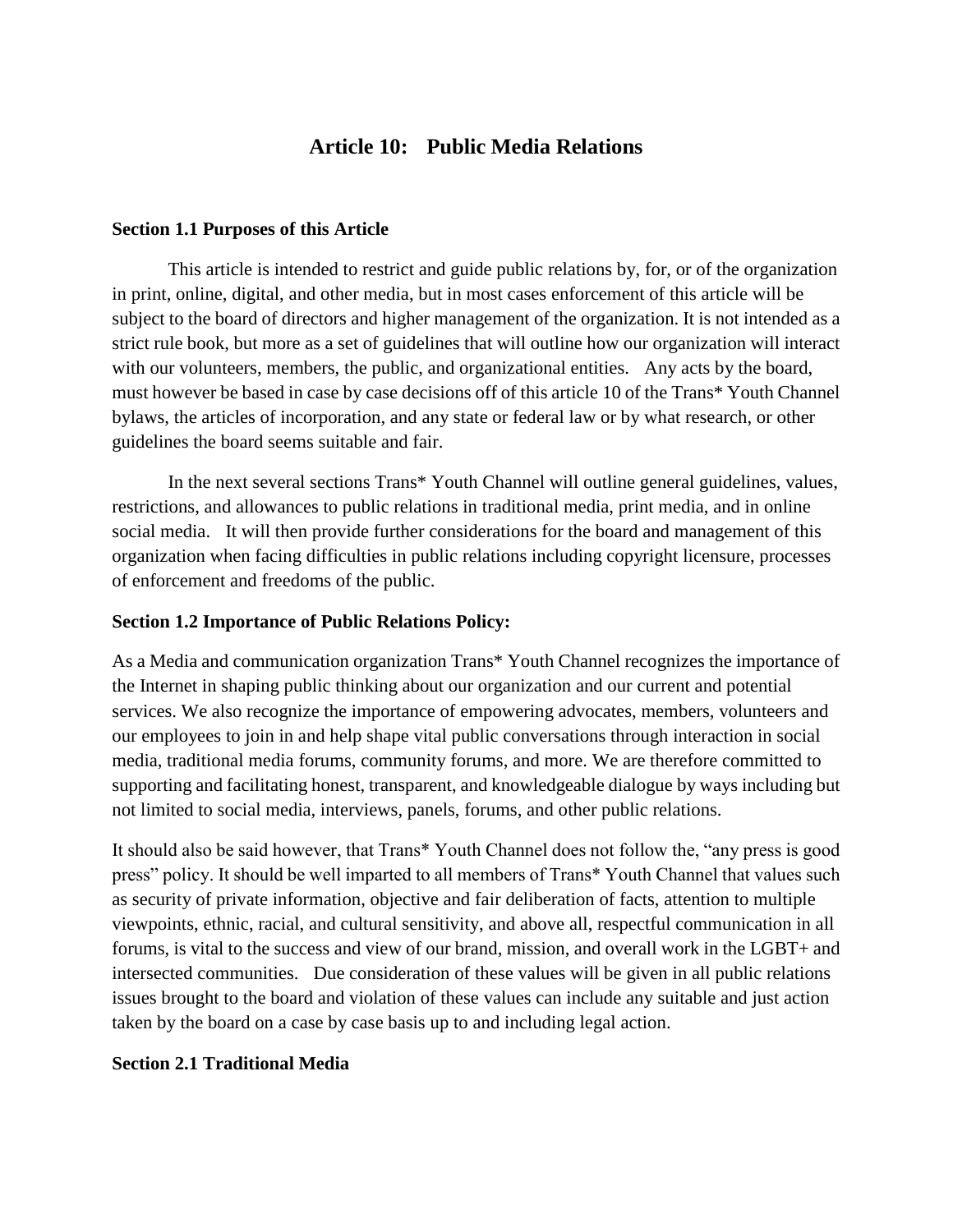This section refers to public relations that exclude physical "print" publications and interactions found on social media and blogging content sites. Traditional media includes but is not limited to Trans\* Youth Channel's presence or reference in any way on television, boards, panels, public meetings, public forums, interviews, educational purposes and more.

#### **Section 2.2: Importance of Traditional Media Policy**

Traditional media has since the dawning of radio in 1930s been the principle mode of conveying information to a large public. It is currently still a vast resource for information as people listen to NPR, CBS, ABC, and more. Since the development of television visual and auditory media have made great efforts to distance themselves from traditional media and that of print media spoken about in section 3 of these bylaws. Media has at the heart of it a sense of advocacy, and integration of public values, and a tug and pull from one side of an argument to another. It is therefore traditionally biased in greater ways than that of print media. One can scarcely make a comment on a major situation or governmental policy without someone pulling content out of context and references to original documents is by and large impossible to achieve. Avoiding the mis-representation of organization's intents are therefore an art in humility for organizations and requires specific rules for handling public appearances as outlined below.

#### **Section 2.3: Organizational guidelines in traditional media**

Trans\* Youth channel wishes to empower its organization members, volunteers, and other representatives to speak for the betterment of the community but not FOR the organization or the community unless given permission to align one's self with our organization or if they are explicitly informed by fact, statistics, or properly referenced content (including the entity responsible for that content, original study for the fact, and a way to reach it such as a URL or educationally created reference). As a general rule then, all members of Trans\* Youth Channel are free to speak on the organization's behalf as long as their opinions are based and the organization is aware of it. When doing so please bear in mind the following rules:

1. In order to prevent mis-representation of the organization any traditional media presentations including but not limited to events, branding on other organization's content, comments for the media, interviews, public appearances, and panels, must be given informed consent by the CEO of Trans\* Youth Channel, the Chair of the board, president, or business representative of the board, or any 2 members of the board. Additionally one can inform the branding director, social media director, or events director and they will inform one member of the aforementioned list. Should any of the management or board members mentioned be asked to make an appearance no consent is necessary, but another member of the organization must be informed of the occurrence and if possible an artifact of that appearance should be attained.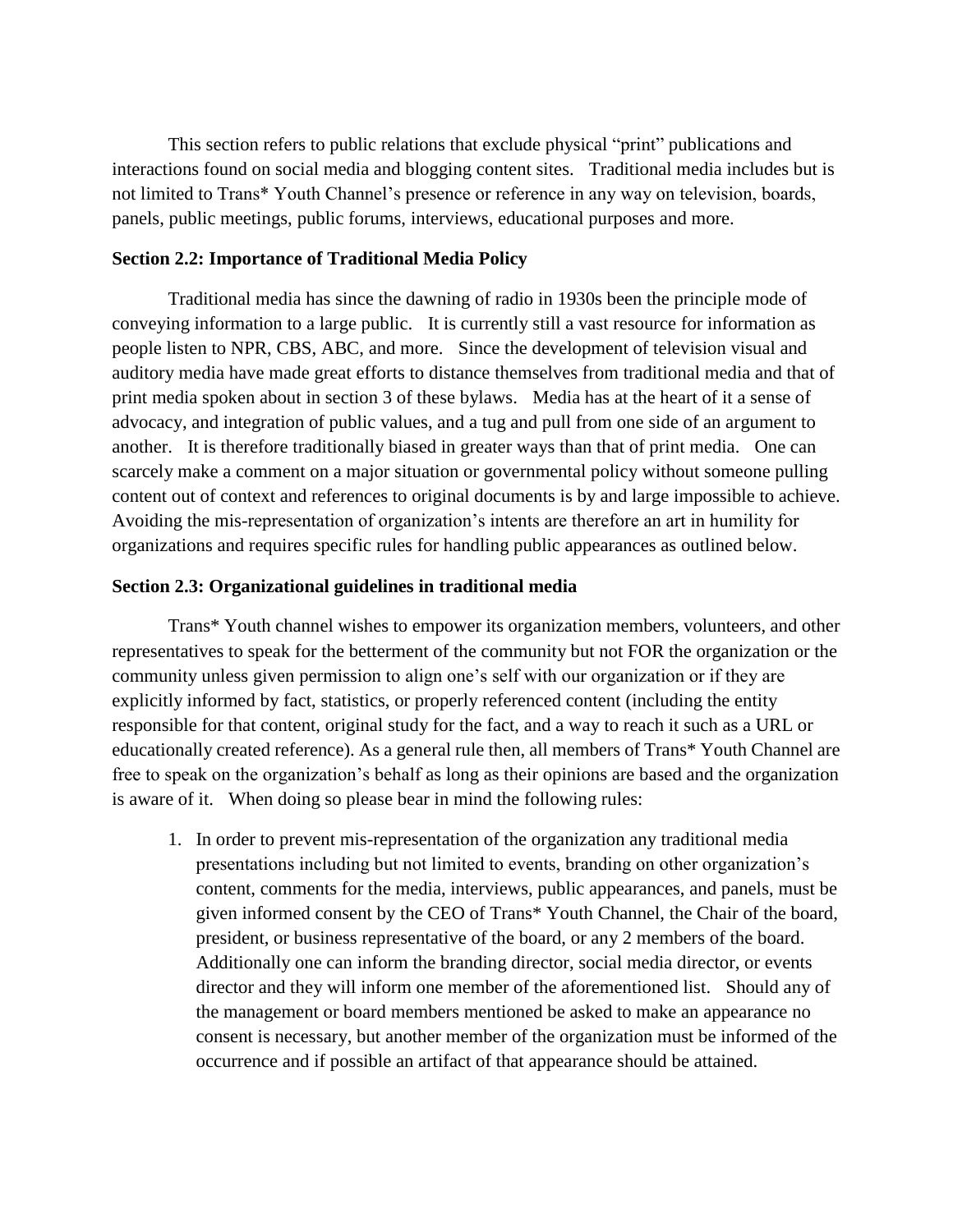- 2. All people involved in a traditional media appearance must exercise due diligence of delivering traditional media artifacts including but not limited to recordings of public relations, transcripts of interviews, podcasts, and others to higher management and the CEO, president, board chair, social media director, or branding director as quickly as possible up to a maximum of 90 days from the event occurrence. It must then be reviewed for possible oversights of representation of the organization by that member or the appropriate officer.
- 3. Should the officer reviewing any artifacts or media deem this content to be a true representation of Trans\* Youth Channel's brand, values, representation and otherwise, it is highly encouraged that it be spread across print, social, or traditional media to a wide variety of channels so as to allow for multiple biases in order to make up for the extreme bias most traditional media provides. It should be noted and highly encouraged that personal statements from Trans\* Youth Channel's higher management should also be provided when spreading approved Trans\* Youth Channel content. Please follow all Social media rules provided in Section 4 of this Article of the bylaws for further restrictions and recommendations.
- 4. Any traditional media released to the custody of Trans\* Youth Channel must be provided with recorded consent of the participants involved by way of a media release form. Any release forms are to be kept at the principle office of the organization and the Secretary of the organization must summon up any necessary media consent forms required in a Public Relations issue. If a release form is not available due diligence in researching the situation must occur. Consent in oral, visual, and written form is allowed but should be explicit.
- 5. All traditional media artifacts should be stored and indexed in the Trans\* Youth Channel records as quickly as possible and for as long as possible. These media artifacts are subject to expiration based on participant allowances on the media release form. If an expiration date is provided due diligence must be taken to respect that expiration date of the public media.
- 6. The board and the CEO of Trans\* Youth Channel reserve the right to provide further rules to these bylaws whenever deemed necessary as long as they are not directly relevant to a current or upcoming public relations issue. New rules applied to this document must be reviewed by the board and agreed upon with at least a quorum and vote.

## **Section 3.1 Print Media**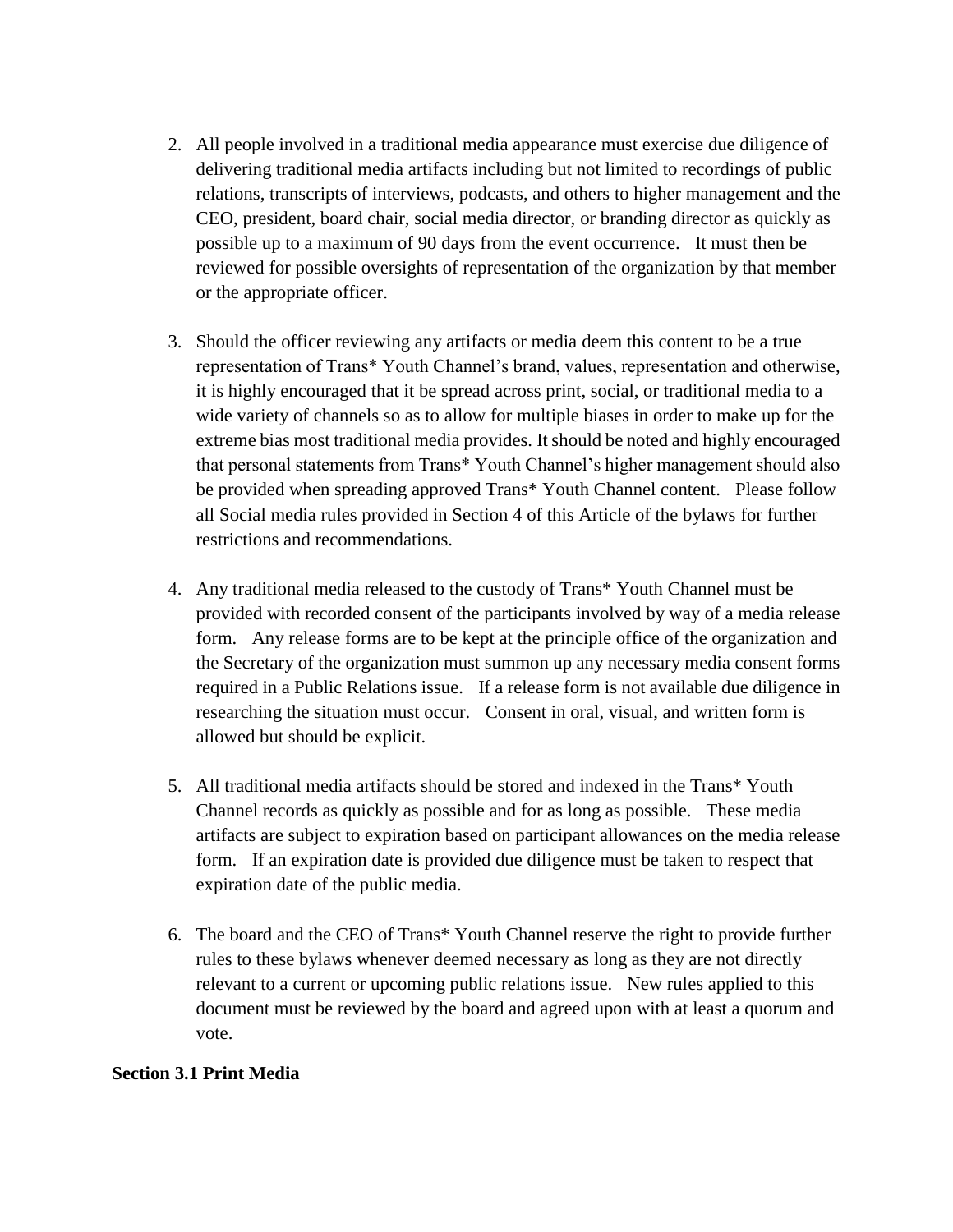This section refers to physical "print" publications that are considered to exist for more than 6 months or longer and excludes alternative traditional media such as television, video, podcasts, and social media communication on blogs. Print publications include but are not limited to online print articles, physical newspaper or magazine publications, self-published content outside of blogs, published books, quotes referring to or by Trans\* Youth Channel staff or ex-staff and more.

## **Section 3.2 Importance of print media policy**

As the oldest and most permanent of media sources print media is considered by and large to be the most stable and long term way of disseminating information to others. Records are still kept by government agencies, corporations, and other entities because of its very binding nature. Legal tender especially in the form of contracts and other items are still provided in paper because of its object permanence. For this reason print media policy is important because any content provided in print involving, referring to, or for the organization must be carefully controlled and responsibility of those documents must be properly recorded. Should print documents be referenced in other media it is the organization's responsibility to ensure this information is not misinformed and the best way of doing this is to ensure that print media is edited and okayed by the organization.

# **Section 3.3 Organizational guidelines in Print Media**

Returning to Trans\* Youth Channel's base public relations wish, we want everyone involved in the organization to feel empowered to take an active role in speaking on behalf of improving the community but once again not FOR the organization, its employees, its audience, or the community. Print media's permanence makes this further apparent as referenced documentation is much easier to do and mis-information can easily be made concrete by way of print. In general we will permit anyone to write or provide their own opinions or analysis of the organization but we ask that anyone referencing, involving, or writing for the organization keep these following guidelines in mind.

- **1.** Any original written content made by, for, or involving the organization in print media must be provided to a member of higher management, the chair of the board, business representative, or any 2 members of the board for editing, approval, and permission to publish the content. If content is not recorded as approved then Trans\* Youth Channel will not accept it as print media speaking by, for or of the organization and all content will be the personal responsibility of the person or persons who made it.
- 2. Any approved print media must be recorded in a digital or physical log book at the principle office and be readily achievable should the board require it for any public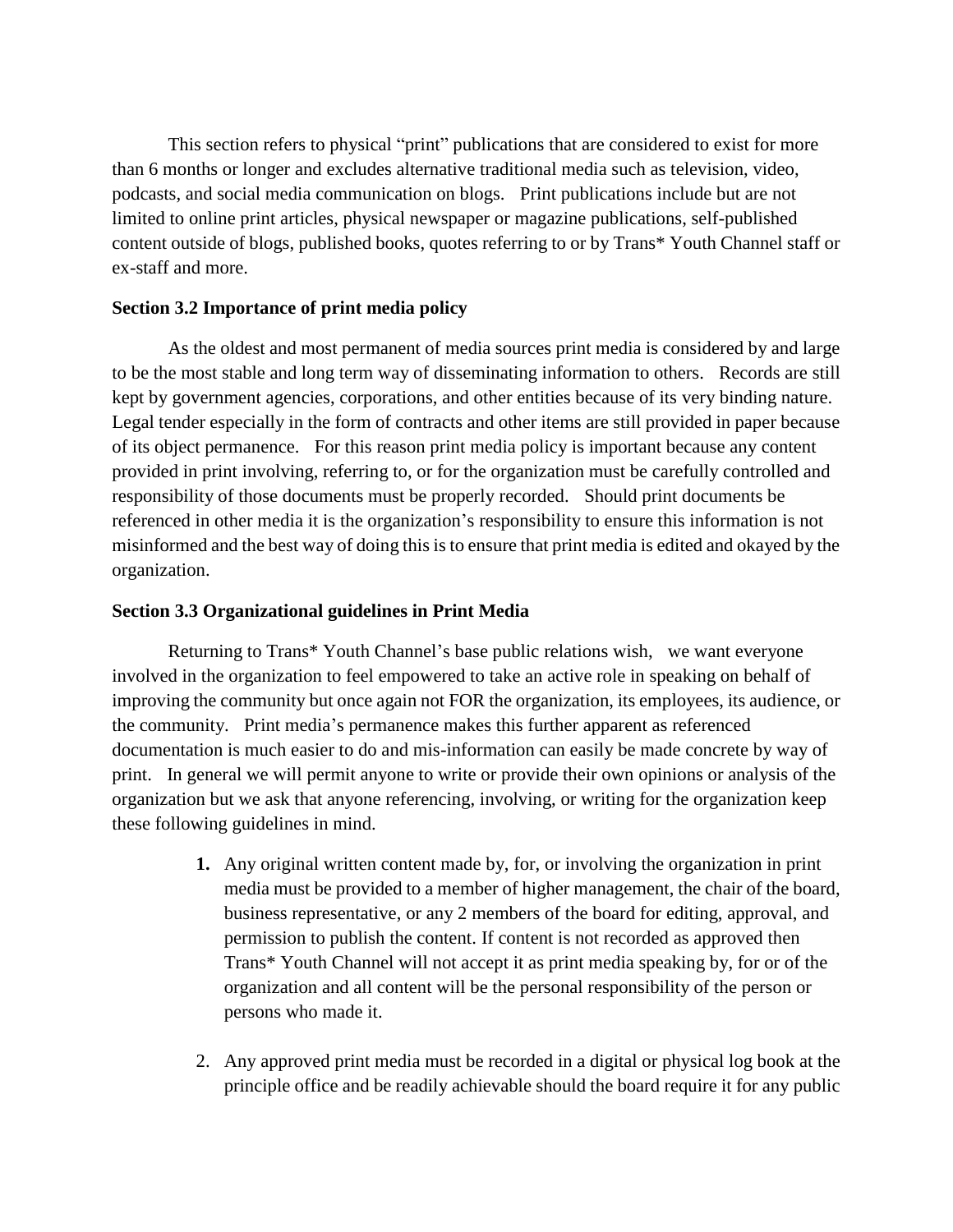relations issues.

- 3. If content is approved but the approving member of higher management, or the board fails to log it, it is that member's responsibility to report it to the board under any restrictions found in Article 9 of these bylaws; conflict of interest policy, by the articles of incorporation, and by any state or federal laws.
- 4. All members of the organization including the community and other organizations are otherwise free to publish content regarding, including, or citing Trans\* Youth Channel or its official content under a creative commons copyright licensure, but will not be considered official Trans\* Youth Channel approved print media unless approved as outlined in the log book or by a member of higher management or the board. Protections of the  $1<sup>st</sup>$  amendment of the United States apply and are enforced where applicable and it is of Trans\* Youth Channel's highest value that freedom of opinion be expressed by individuals inside and outside of the organization.
- 5. Any print media claiming to be officially approved print media for the organization that is not recorded or reported as official will not be considered official by the board and corrective action on the individual claiming such things may occur up to and including legal action as determined by the board of the organization, these bylaws, the articles of incorporation, and any state or federal laws.
- 6. The board and the CEO of Trans\* Youth Channel reserve the right to provide further rules to these bylaws whenever deemed necessary as long as they are not directly relevant to a current or upcoming public relations issue. New rules applied to this document must be reviewed by the board and agreed upon with at least a quorum and vote.

## **Section 4.1 Social Media**

This section refers to the publication of content on social media sites including but not limited to Facebook, twitter, YouTube, blogger, Tumblr, Ello, and more. In general this policy will refer to content that is searchable or consumable online, mostly temporary in the public eye, and involves crowdsourced content creation but this will not always be the case. It does not include physical print media, traditional media such as television, podcasts, radio and more. It will be left to the board of directors on a case by case basis to categorize any issues brought to them under social media, traditional media, text media, or otherwise.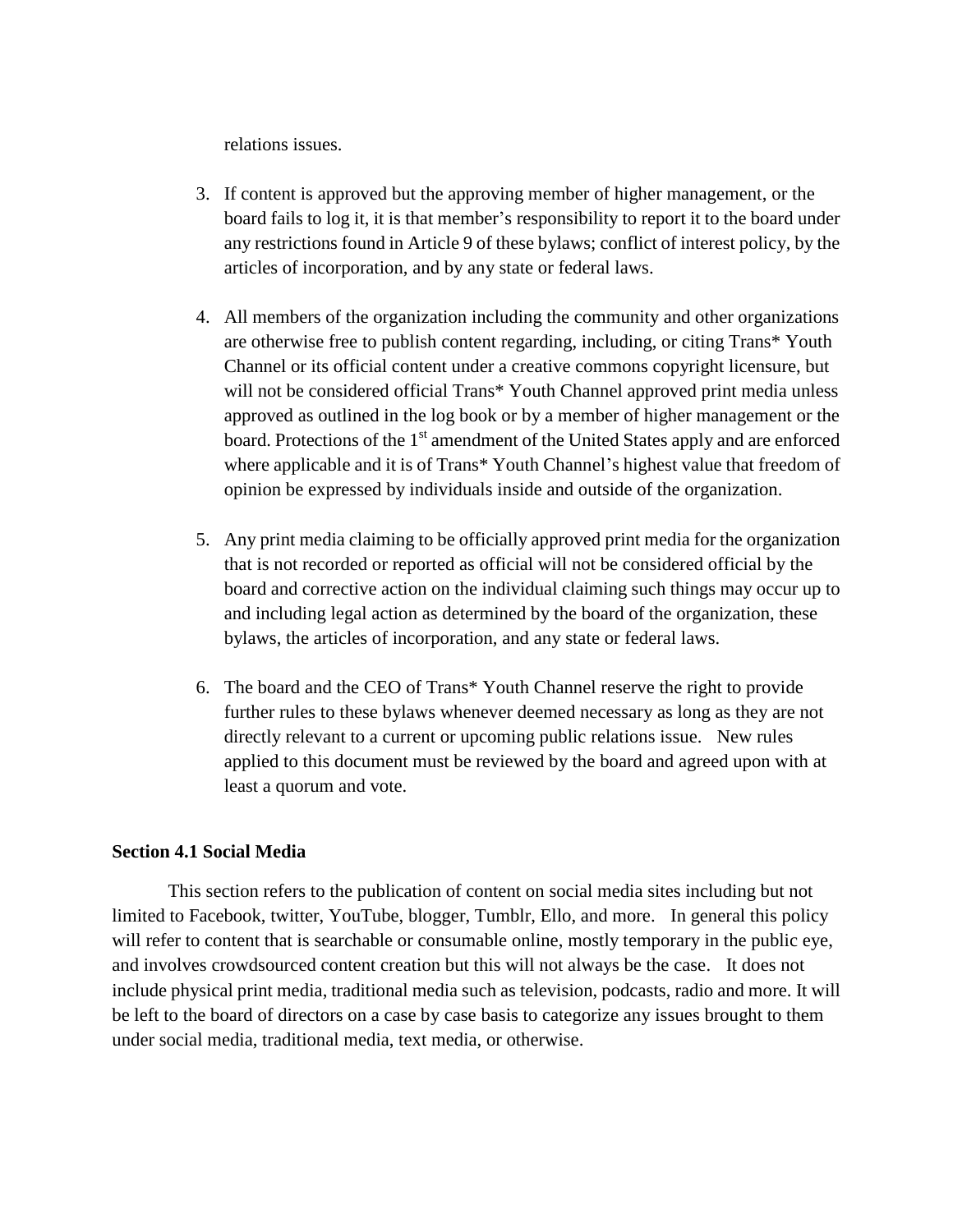Social Media is a unique facet of Public relations policy deserving of its own section and can exist in many forms across the ever expansive and necessary internet. For this reason more focus will be placed on social media policy and its organization will be very different from the other two sections of this Public Relations policy. This section will begin by discussing the many facets, in which social media will impact our organization, and then it will line out in detail our values, organizational roles, guidelines, and then it will make clear several foggy areas of social media interaction such as the monitoring of personal social media channels.

#### **Section 4.2 Importance of social media policy**

Social media is fast becoming one of the largest and most necessary business industry tools for connecting to customers, donors, the community, content creators, partner organizations, funders and more. The success of the digital realm is almost synonymous with staying relevant in real life and it is for this reason that it has become the most important element of a non-profit's branding and fundraising attempts.

Social Media has also been the main tool by which the communities and the people are empowered to learn about their lives, their communities, and the world. We are more international now than we ever have been in our understanding of people. We are also more visual in the way that we ascertain information taking in visual and auditory media at a far greater rate than that of text; So much so that this medium has changed the way that our brains think in classes and while taking in a large quantity of information. For this organization which seeks to bring information from brick and mortar LGBT+ organizations to the larger closeted online community, the online community and its medium is essential to not only speaking with our target audience, but supporting and providing for them. If we are to have a good and solid understanding of an invisible community we must respectfully and carefully interact with them online and for this reason, social media policy is necessary to guide us in the right direction and use this powerful visual medium to the best of its ability, for the good of spreading resources to those less resourced.

## **Section 4.3 our organization's Social Media Values**

The vision of the organization to achieve sustainable growth online that will cater too and facilitate resources for an online, closeted, and under coursed community must step carefully in how it operates online. These guidelines are followed by a certain set of shared values that we live by as an organization, and as individuals:

- 1. SECURITY: recognizing the dangers of 'outing' or otherwise harming an individual online. We recognize words CAN hurt in this realm.
- 2. PRIVACY: respecting another's right to not disclose any information they feel they do not need or want to.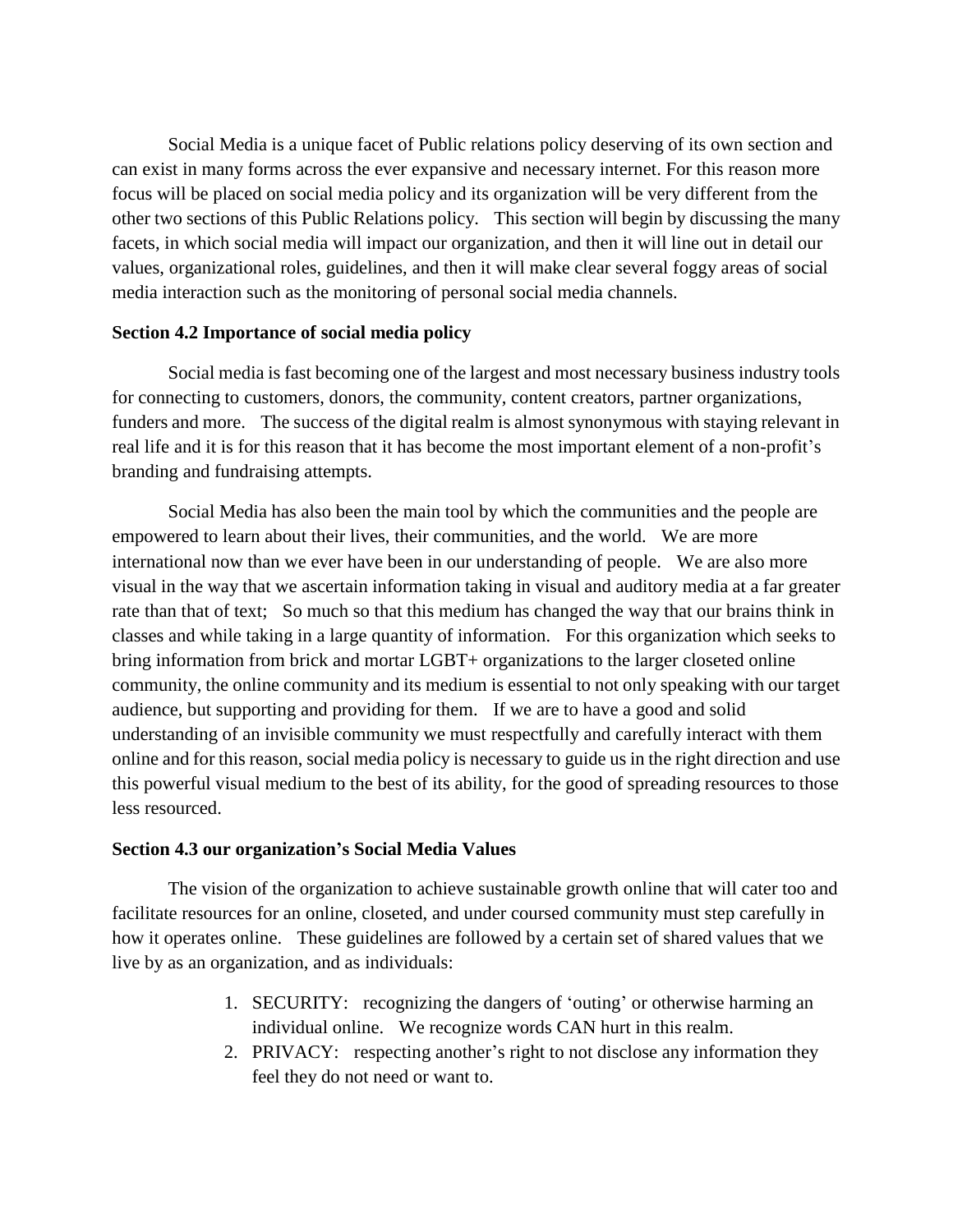- 3. ACCESS: proactively seeking to providing information wherever needed and ensuring that information is vetted, trusted, and well understood.
- 4. LOW-ANXIETY: ensuring that personal, social, financial, ecological, and other worries a person may feel are abated as easily as possible to free another up to act and make their own choices void but surrounding incapacities.
- 5. ACCOUNTABILITY: owning up to our restrictions, mistakes, as well as our positive outcomes.
- 6. DIVERSITY: educating, maintaining, and ensuring the equal participation and rights of all people so as to mitigate privileged hierarchy at all possible levels.
- 7. QUALITY: every bit of created content, facilitated event, shared material, and interaction should have utmost quality for the betterment of those receiving it.
- 8. TRANSPARENCY: we shall ensure that all community members, media, and otherwise understand the true intentions of any move we make internally and the board shall uphold these requirements at all times.
- 9. COMMUNICATION: ensuring that communication is as clear and concise as possible no matter what medium it takes, who it is to, and how it is done.

These Online social media principles are intended to outline how these values should be demonstrated in the online social media space and to guide our participation in this area, both when we are participating personally, as well as when acting on behalf of the organization.

# **Section 4.4 Organizational guidelines in social media**

Unlike the above policies for text and traditional media organizational guidelines in social media are much more difficult to spell out and as such it must be done in several sections. This section however will spell out the basics for how social media practices will be handled, and then future sections will move further in depth on this process.

- 1. It is of utmost importance that all people know they are free to share with, to, or on any social media wall 'owned' managed, or facilitated by Trans\* Youth Channel under their own names, but not under the name of the organization unless given express permission by a member of management or the social media coordinator.
- 2. All social media posts that are posted under the organization's name or 'brand' must be signed by an individual with their first preferred name or a chosen alias that they will go by. Aliases must be approved by management or the board. This signature in every post will be signified by a '~' and then the name of that individual.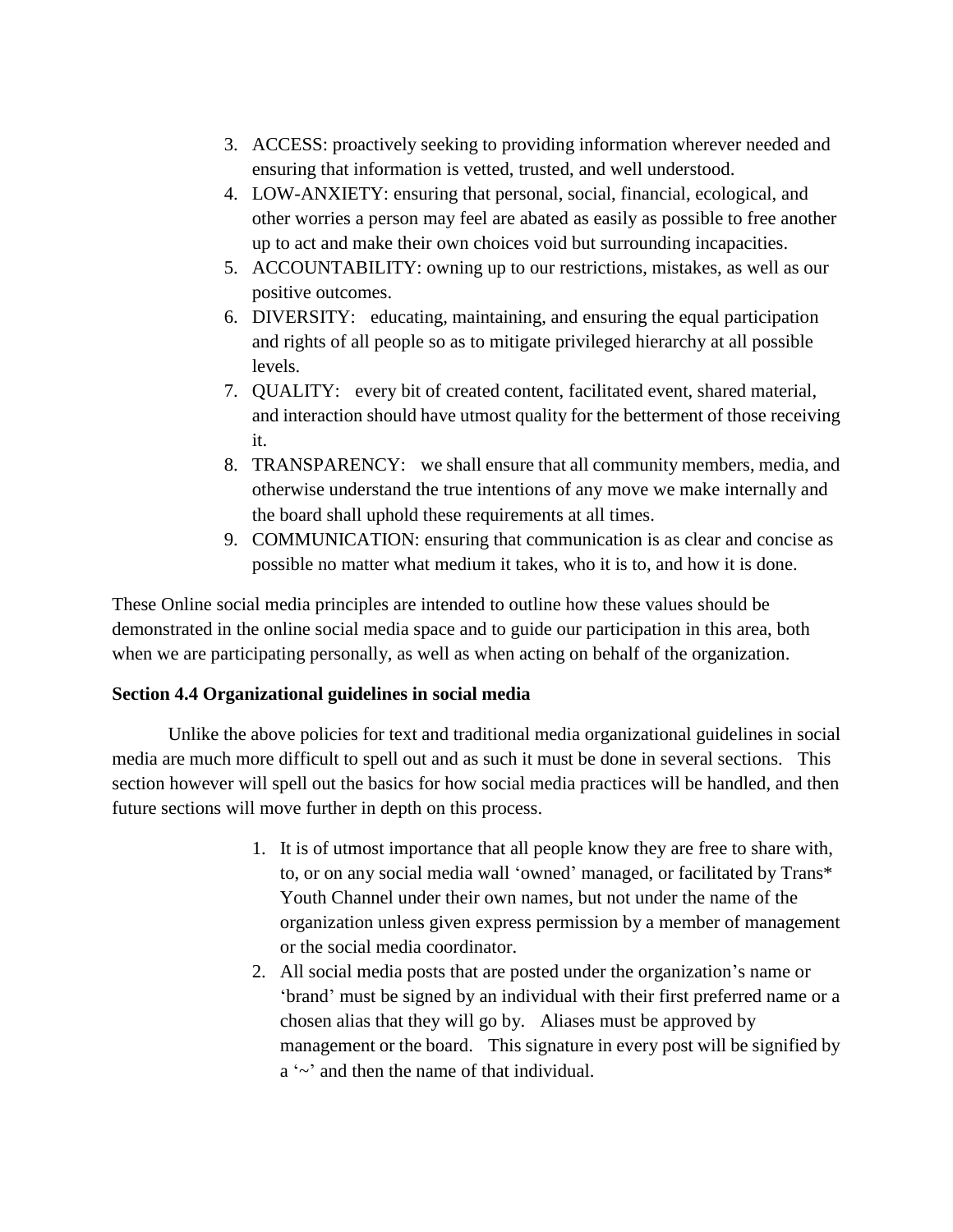- 3. All members of the Board and Management are free to post 'as the organization' on all social media platforms as they see fit but must sign those posts as instructed above.
- 4. Members of the social media team will work with and coordinate with the social media coordinator to create valuable and well throughout out posts for all organization content. The social media coordinator will have the power to 'brand' that content with the logo, as well as giving permission to the social media volunteers and staff to do so as well.
- 5. Any content shared by individuals on, for, or mentioning the organization will be 'vetted' by a member of the social media team or upper management and if they wish to carry that information members of the social media team are empowered to do so but must include the following in any shared post:
	- 1. They must ensure the validity and bias of the content.
	- 2. They must ensure the privacy and security rights of those who shared it.
	- 3. If it's another organization's content, due credit must be provided.
	- 4. A link to the source of the content
	- 5. Their signed name signified by an  $\sim$ '
	- 6. An optional statement about that content
- 6. Original content created by members of our organization must be submitted to the social media team privately to be spread, or shared to the page with express permission to us it as Trans\* Youth Channel branded content. This can be achieved via email, sharing a link to the content on social media to the organization's page, or a private message requesting the spread of that content under the organizations name.
- 7. Any content being confirmed and used as original content must have permission from the author to put our brand on it and consider it from the organization and must not have been simultaneously published under any other organization in which their copyright claims are "private".
- 8. Any content made by an individual of the organization and branded by Trans\* Youth Channel must still give due credit to the original author by way of signing it with their name or alias as that author sees fit.
- 9. All 'branded' content will by default have a 'creative commons' licensure for use by other organizations as well as modifications and edits done to the original work by other organizations or entities provided that due diligence is given to inform us of those modifications in content.
- 10. Use or modification of 'branded' original content in educational or personal circumstances is permitted without need to report it to the organization, but should not be spread online for monetary purposes.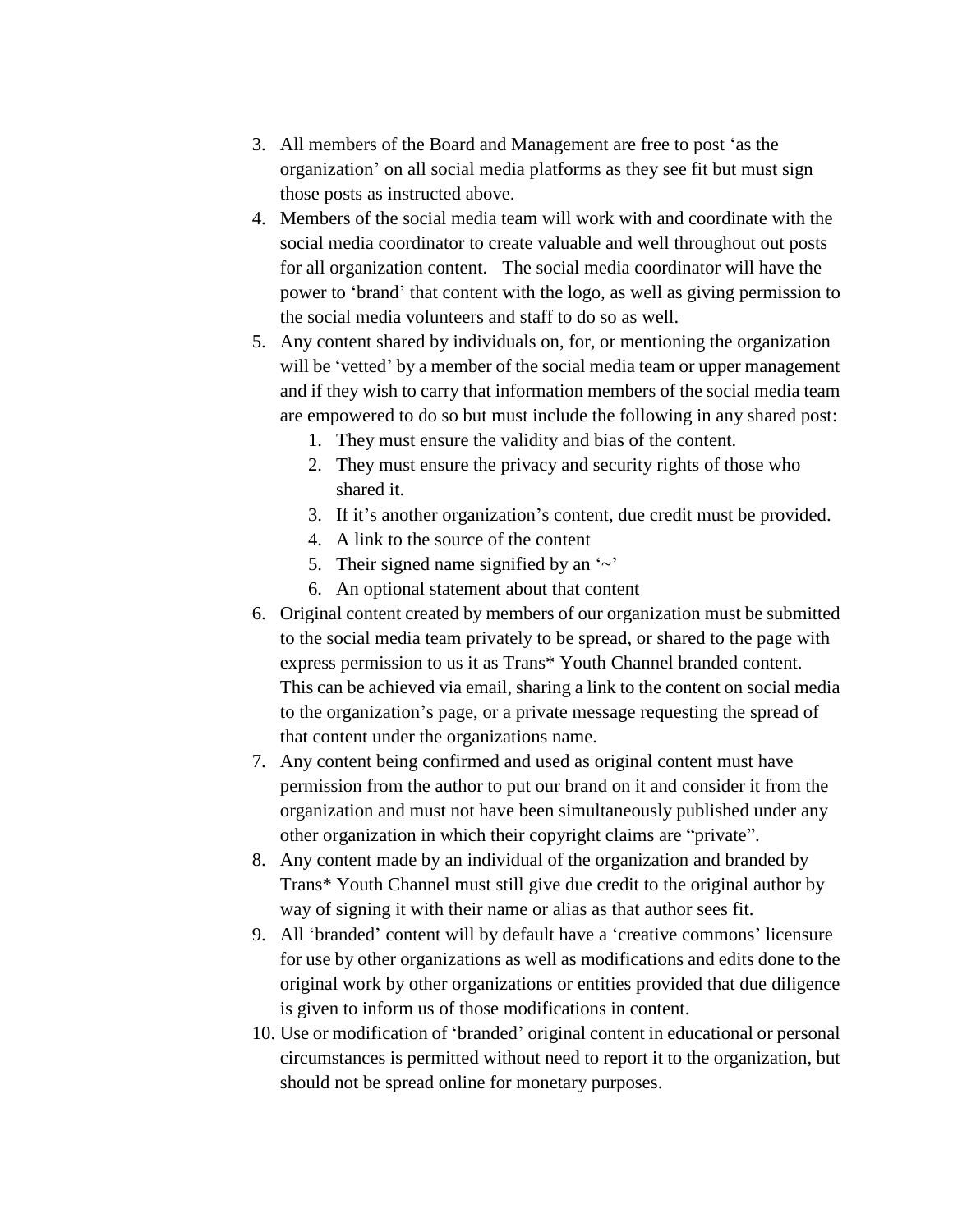- 11. Any content claiming to be Trans\* Youth Channel content but not recognized as such by the board, management, the social media team, or a member of the organization will be deemed not organization content and we are not responsible for any legal or other issues that may come of it including but not limited to copyright claims, public libel, or damages claims.
- 12. The board and the CEO of Trans\* Youth Channel reserve the right to provide further rules in addition to these bylaws whenever deemed necessary as long as they are not directly relevant to a current or upcoming public relations issue. New rules applied to this document must be reviewed by the board and agreed upon with at least a quorum vote.

In summary Trans\* Youth Channel will be adopting what we call a "peer-reviewed publication system" for social media content in which any original content will be submitted to the organization for branding and then vetted to ensure that it is not false, already under copyright, plagiarized, or otherwise. Shared or already branded content will be shared on the page by social media, or management with proper sourcing of the material after vetting its validity. By default any content considered to be the organization's will have a creative commons licensure on it and is free for use in educational or personal circumstances. More information on copyright claim and Trans\* Youth Channel's stance on the subject can be found in Article 11 of this document; copyright licensure.

## **Section 4.5 Organizational Roles in Social Media**

This section of the social media policy will more plainly establish roles and permissions for those involved with the organization but should be considered very broad in regards to what can and cannot be done in that role. For further restrictions please see section 4.6 and 4.7 on what can and cannot be done.

- 1. THE BOARD: The board has full reign and capability of speaking for and by the organization and can brand any original content they may see fit. It is highly recommended however that the board peer review the content with the social media team before spreading it as the organization. They are free to share on their personal or other walls as well.
- 2. MANAGEMENT: The management has full reign and capability of speaking for and by the organization and can brand any original content they may see fit. It is highly recommended however that management peer reviews the content with the social media team before spreading it as the organization. They are free to share on their personal or other walls as well.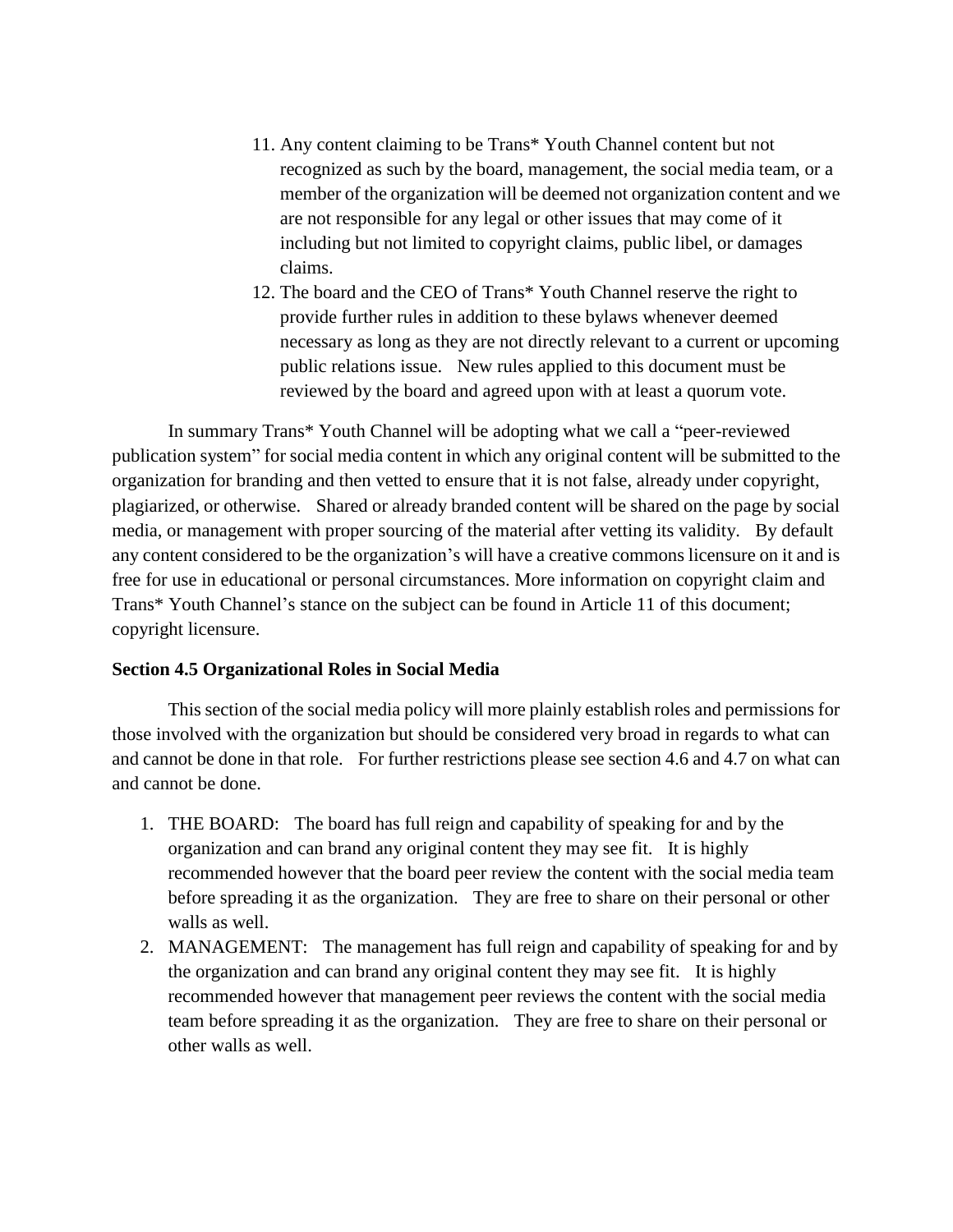- 3. SOCIAL MEDIA COORDINATOR: The social media coordinator has full reign and capability of speaking for and by the organization and can brand any original content they may see fit. It is highly recommended however that the coordinator peer review the content with management or the board before spreading it as the organization. They are free to share on their personal or other walls as well.
- 4. SOCIAL MEDIA REPRESENTATIVES: All social media representatives will be given full reign for the social media platforms the coordinator chooses to provide them, but on any un-approved social media platforms they will fall under the category of other volunteers or other staff depending on their status. They are free to brand any original content they may see fit as long as they have vetted, confirmed, and sourced the material. They can only share that branded content on the platforms they have been given permission on. They are free to share on their personal or other walls as well.
- 5. CAMPAIGN MANAGER: The campaign manager has full reign and capability of speaking for and by the organization and can brand any original content they may see fit. It is highly recommended however that the campaign manager peer review the content with management, the social media team. Or the board before spreading it as the organization. They are free to share on their personal or other walls as well.
- 6. BRANDING DIRECTOR: The branding director has full reign and capability of speaking for and by the organization and can brand any original content they may see fit. It is highly recommended however that the director peer review the content with management, the social media team, or the board before spreading it as the organization. They are free to share on their personal or other walls as well.
- 7. EVENTS MANAGEMENT DIRECTOR: The events management director has full reign and capability of speaking for and by the organization and can brand any original content they may see fit. It is highly recommended however that the director peer review the content with management, the social media team, or the board before spreading it as the organization. They are free to share on their personal or other walls as well.
- 8. RESEARCH & INTERFACE DEPARTMENTS: From time to time the research and interfacing departments may be required to post tests or otherwise share items to test specific functions of the platform, or for the purpose of analytics to the channel. They do not need to confirm each such test with the social media team but should inform the social media coordinator in the event that this is to be done. Otherwise they have full reign in situations that this is necessary.
- 9. OTHER STAFF & VOLUNTEERS: All staff at Trans\* Youth Channel who are not considered management, a member of the social media team or referenced above must submit original content to the social media team but any content created by that individual is free to be shared prior as long as they are comfortable with us branding it after it is published. They are free to share any original content Trans\* Youth Channel publishes on their personal or other walls as well.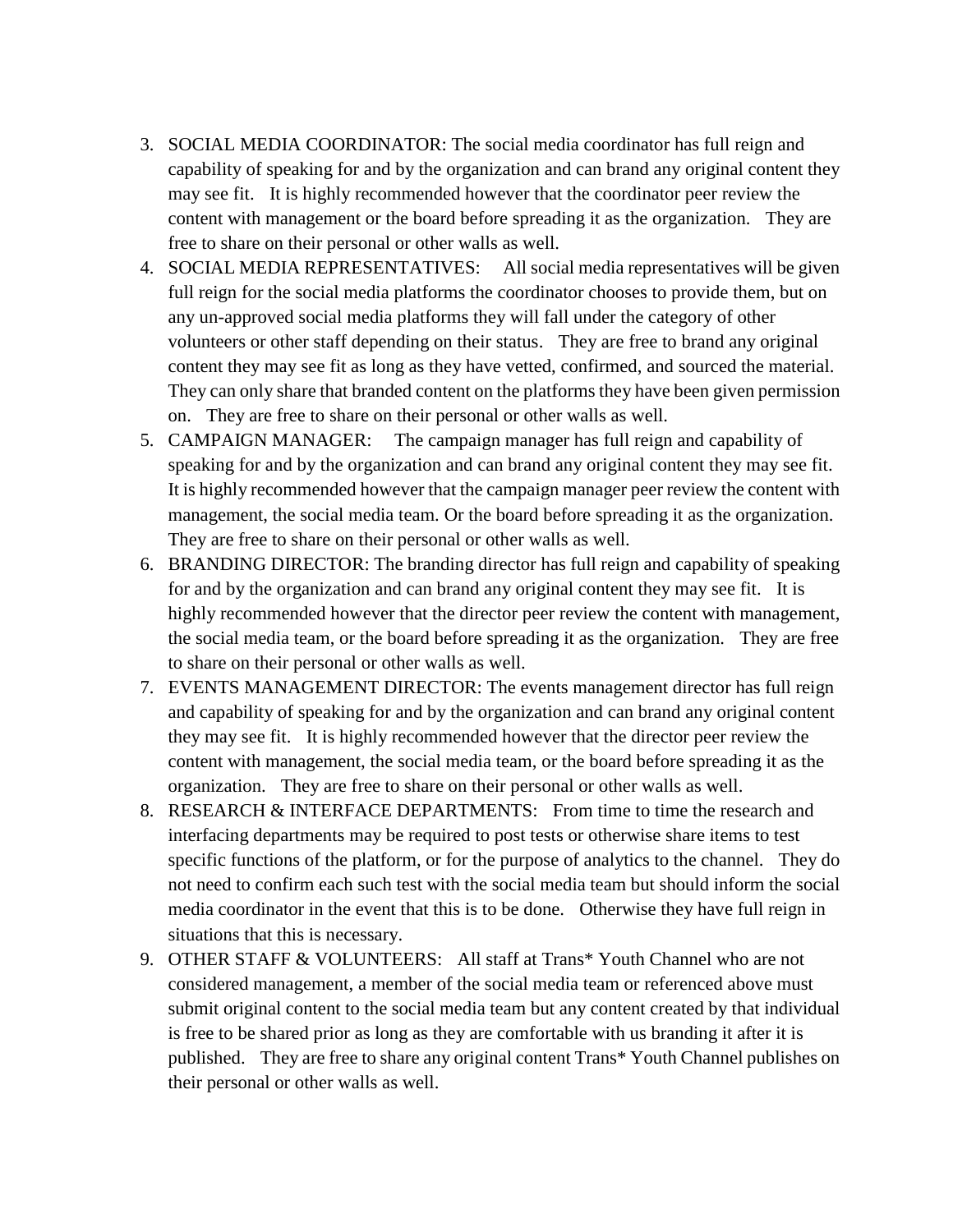- 10. EVERYON IN THE COMMUNITY: Trans\* Youth Channel recognizes that its role in the community is to facilitate conversation and as such we will not hold any sway over the way community members choose to share, submit, provide, or otherwise engage with Trans\* Youth Channel's or partner organization's content. The community is free to do as it wishes in all contexts, but it cannot speak on behalf of the organization and any content shared on, by, or for the organization that has not gone through the social media team, the board, or a member of management will not be considered official Trans\* Youth Channel branded content.
- 11. EXCEPTIONS:
	- 1. Because many social media channels are also content creation sites it is impossible to peer review this content before it is published on a channel such as in the cases of YouTube, Blogger, Tumblr and others. Therefore any content posted in these channels is considered official Trans\* Youth Channel content unless redacted, taken down, or it is otherwise stated.
	- 2. The board, CEO, management and the social media team reserve the right to redact any professional branding in the event that a mistake was found, content was deemed false, copyrighted or otherwise and the official Trans\* Youth Channel brand is only valid as long as the organization 'claims' that that content is ours.
	- 3. None of these rules will apply to internal communication boards or private communications of any sort.

## **Section 4.6 what you Generally Cannot say online**

This section will generally go over things that all members should avoid saying online for public relations reasons. This is however not to be considered an exhaustive list by any means and should only be considered a reference guide for members of the organization and the public.

- 1. **DO NOT advocate for a person in political office** or election in that area in any way shape or form. It could revoke our tax exempt status to do so. You are free to do so under your own name but not on any public TYC related channels.
- 2. **DO NOT say anything you wouldn't be comfortable seeing quoted on CNN**, being asked about by your mother, or having to justify to your boss.
- 3. **DO NOT post any private information about a member of the organization** or community for any reason unless they are comfortable and give you permission to do so.
- 4. **DO NOT share content from community members without express permission** to share this information with them.
- 5. **DO NOT publish original content you yourself have made on behalf of the organization** unless it has gone through the proper vetting channels described in section 4.4 of this policy.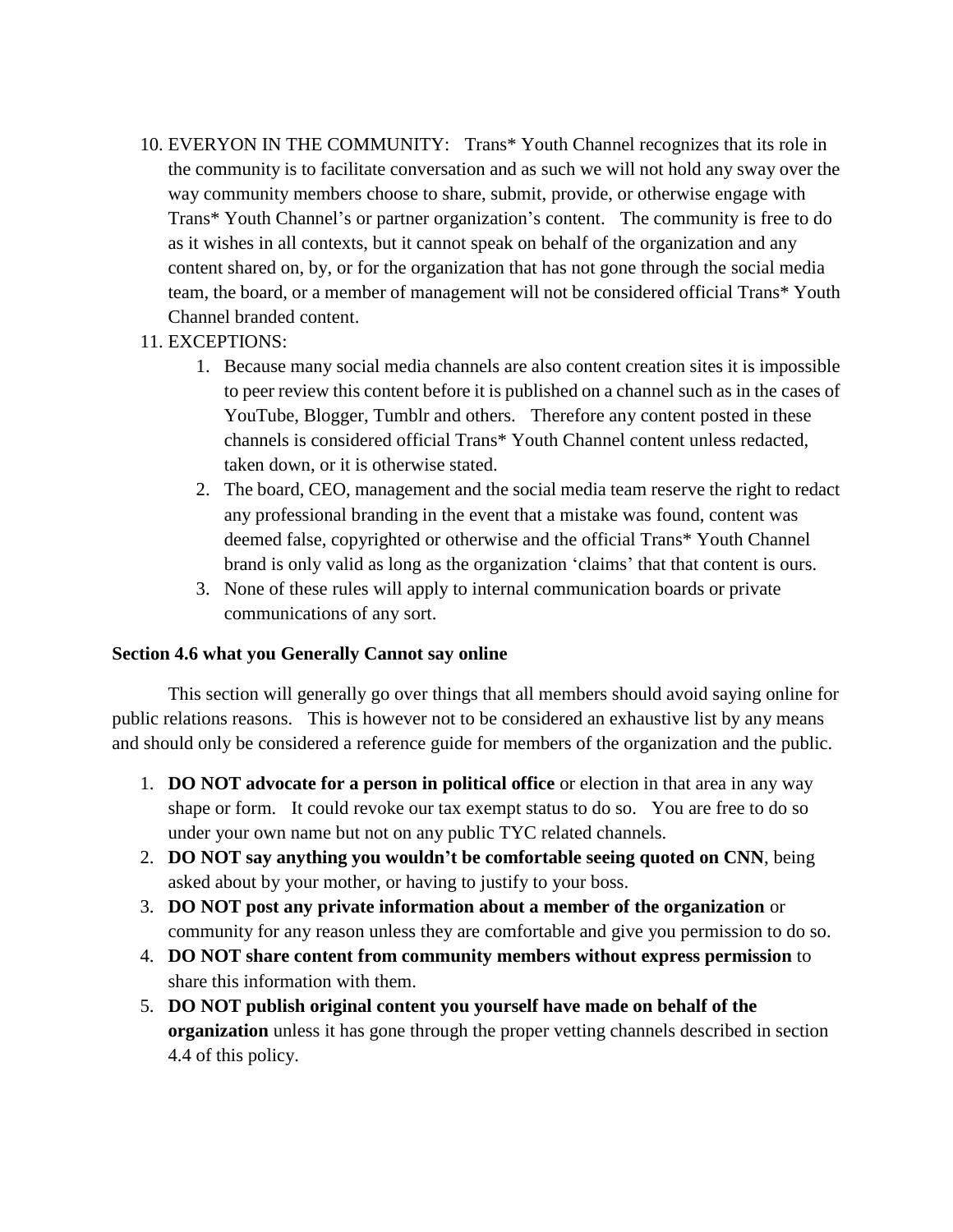- 6. **DO NOT publish any works plainly marked with copyrights**, branding, or other indications that it is someone else's work as your own, including the minor modification of a work without resourcing if it is not under creative commons copyright.
- 7. **DO NOT publish, share or otherwise engage with potentially false information** until properly vetted and confirmed not to be false or harmful to anyone.
- 8. **DO NOT publish any personal information of your own** or information of others that could lead to community members or other individuals gaining private insight into their lives including but not limited to addresses, telephone numbers, social security numbers, licenses, insurance, or otherwise unless otherwise informed to do so by THAT person directly.
- 9. **DO NOT release for the public any private working information of the organization** that has not been made public by management, the board, or the social media team. This can ruin the flows of releases and cause us to "promise" more then we can achieve.
- 10. **Please REFRAIN from fire wars,** engaging in slander or hurtful language, "feeding the trolls" or arguments in public online past the first several comments unless it is deemed to be bullying of a community member or a member of the organization, or if it could result in real physical, legal, or other real life harm.
- 11. The board and the CEO of Trans\* Youth Channel reserve the right to provide further rules in addition to these bylaws whenever deemed necessary as long as they are not directly relevant to a current or upcoming public relations issue. New rules applied to this document must be reviewed by the board and agreed upon with at least a quorum vote.

## **Section 4.7 what is encouraged in Social Media**

This section is to be viewed as a guideline for what you can and should do as a part of Trans\* Youth Channel either by for or to the organization. It is not by any means an exhaustive list and should only be considered guidelines by organization members and the board.

- 1. **Feel free to share, create or participate in any content -** create any content, request that we publish any content, or otherwise engage with any content on your own page or on TYC's pages under your own name! You are a community member too and you have your own opinion on how things run! Besides it would really help the organization for you to have full power and rights on your own social media channels.
- 2. **Post public content that is of interest to the organization** We can't keep watch on everything all of the time and we rely on the crowdsourcing of information to see what is relevant, trending, important to our community or otherwise needs to be seen. Please, share it with us!
- 3. **Offer us ideas for original content or request that we hold various events!** We would love to see these happen but we are limited in what we can do so you are also free to champion those options!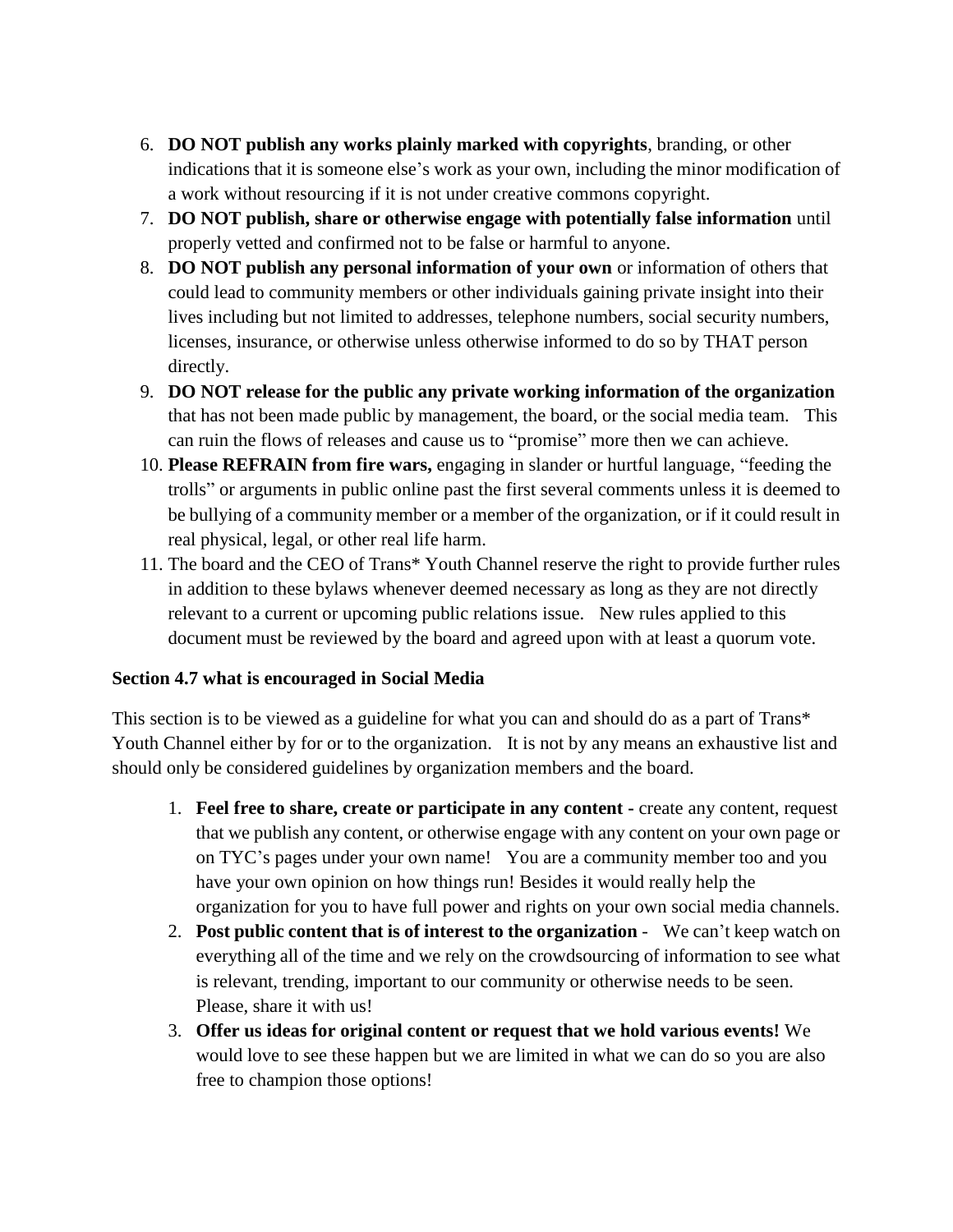- 4. **Spread the word with any of our events, campaigns, fundraisers and more!** We highly encourage this and may actually require it during several times when social media is our only way of gaining work.
- 5. **Share your accomplishments!** If you got recognized for something in the organization or you feel proud of your work we want you to be able to share that with friends and family as well as other organizations!
- 6. **Comment about your day!** As long as it doesn't require sensitive information we greatly encourage you to comment about how the day went or what you worked on. Your work is yours and the work you do with us is incredibly valued, why wouldn't we let you share it?!
- 7. **Talk about what ails you.** We are a support network so we highly encourage you to talk to management or others as well as publically voice concerns about yourself on your page and on Trans\* Youth Channel. Feeling particularly dysphoric? By all means tell the organization and get support from our community! We're here to support you.
- 8. **Voice your opinions.** If you don't like a particular way that the organization is going we would want to hear it and we want to exercise that value of transparency by allowing you to do so. As long as it doesn't mention any one individual or single someone out feel free to criticize the organization. The rest of the community and the world are doing it and your opinion as a member matters even more!
- 9. **Request services for another anonymously –** Many friends are counting on the organization but they may not be capable or willing to come forward and get the help they need. We are all about confidentiality so please feel free to give them our resources!
- 10. The board and the CEO of Trans\* Youth Channel reserve the right to provide further rules in addition to these bylaws whenever deemed necessary as long as they are not directly relevant to a current or upcoming public relations issue. New rules applied to this document must be reviewed by the board and agreed upon with at least a quorum vote.

## **Section 4.8 Responding to negative public media**

As with all real life, traditional, and print publications, social media is often scrutinized and public argumentation is unavoidable. On social media however, this is a huge issue because everyone is free to comment as they wish in a public forum. Many people will take this to extreme purposely wishing to cause trouble, while others are simply wishing to voice their concerns, opinions, and damages. As Trans\* Youth Channel values transparency in our operations and diversity in our audience we know that we should openly provide people the chance to do so on social media, whether they are a part of our organization or not. However it is also our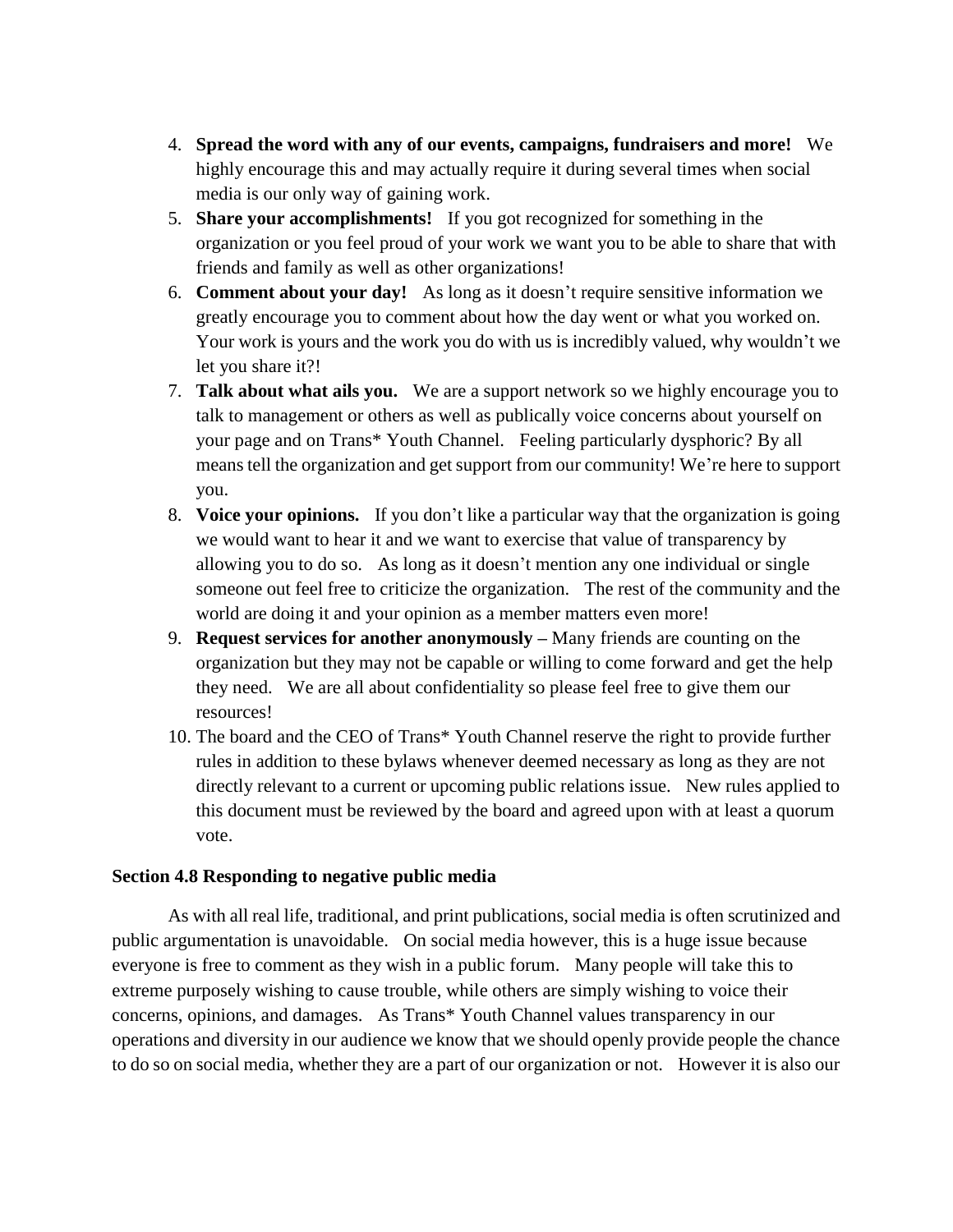responsibility to curb potentially dangerous, violent, or harsh situations so this section of our policy will discuss how we will handle responses to negative public media directed at, toward, or for us and to a limited extent, our partners.

This section has identified by way of online argumentation research a total of 6 types of negative feedback and responses to each type may vary. There are other types but the solutions to these 6 should give you a basis for handling "noise" and "haters".

**Constructive-Proper Negative Feedback –** this is defined as comments or content that provides solid reasons and evidence for a particular issue negative to our organization. It can usually be determined with terms like, "you did/said/shared this and it is wrong because…." If the claim is false and you deem is so please back your position in proving it false with researched and verifiable evidence. This typically shows a logical argument. If it is indeed true, please do your best to rectify the situation or get it to a member of the organization who can properly attend to the situation. Please remember to be completely transparent, respectful, and non-judgmental.

**Emotional-Proper Negative Feedback –** This is defined as comments or content that provides evidence that our organization may have hurt feelings or stepped on another community member's values. It can usually be determined with terms like, "this kind of leaves out….. Or this kind of hurts my feelings because..... Or this made me feel...." This is usually not a false statement unless trolling, spamming, or hateful. These situations should be taken care of with utmost respect, apology, transparency, and due diligence to get it taken care of quickly. Do your best to rectify the situation or get it to a member of the organization who can properly attend to the situation.

**Constructive-Damaging Negative Feedback –** Constructive damaging feedback is separate from proper feedback in that it often includes harsh language, in many cases is based on a value argument, full of fallacies in reasoning or argument, or takes a very extreme position. They will typically provide evidence that is intended to "win" vs. "change". You can easily identify it by words such as, "the bible says….." or "this is wrong because [unbased argument]…" or similar. We of course can't let these kinds of comments go unanswered but if it gets out of hand or turns into a fire storm please end the conversation by typing ADMIN: at the beginning of your post, recognizing the issue, stating Trans\* Youth Channel's stance on the issue (best to talk with management about this first), and then respectfully ending the conversation. If it continues from there please post another admin message stating this will be deleted if the conversation continues over the next hour and then one hour later, at  $3<sup>rd</sup>$  strike, delete the thread and post on the main page "why it was deleted"

**Emotional-Damaging Negative Feedback - emotional**-damaging feedback is separate from emotional proper feedback because it is typically very extreme in its emotional stance. It is typically defined by curse words, slandering, unfair unbiased statements, capital letters, and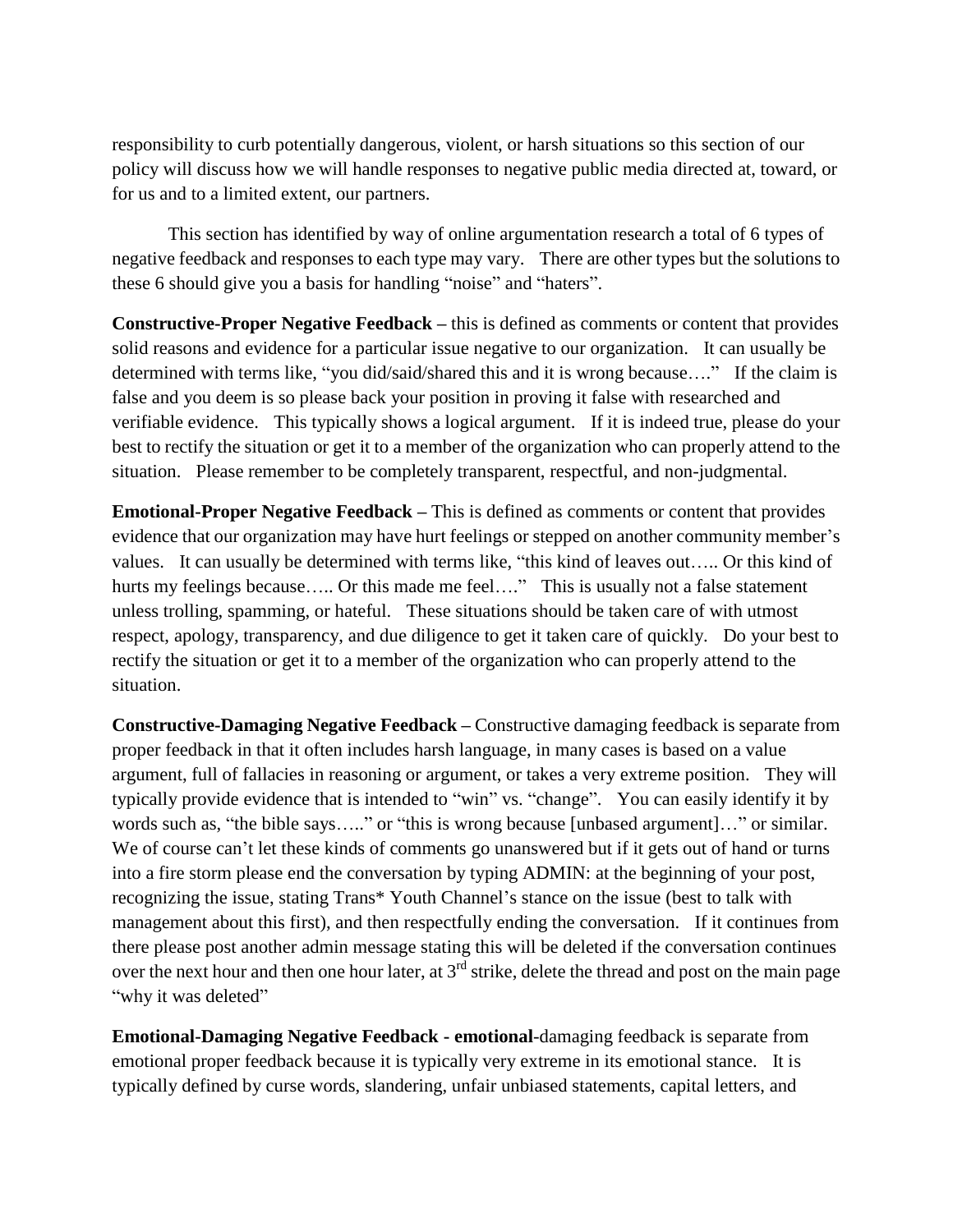overzealous punctuation. Make no mistake though, unlike constructive damaging feedback this is often based on underlying causes that we must do our best to uncover. Please approach these very respectfully by saying you can help them with their issue, you'd like to bring this to a PM and have the conversation there, and you'll do the best you can to rectify the situation. If the conversation begins to look more and more like a spam/troll or that person cannot be abated however, please escalate it to a member of management. In general spend no more than a few comments trying to get them to comply or speak more respectfully.

**Cyber-Bullying Negative Feedback - This** type of public media is recognized by the one-sided argumentation of an individual seeking to "win". This is typically not identifiable until several posts into a conversation and typically will involve an escalation of constructive or emotional damaging feedback. Trans\* Youth Channel's values are directly against cyber-bullying and will not tolerate it. It can be identified as toward you or another member of Trans\* Youth Channel, or directed toward a community member on a public page, but we are to stick up for them. Its best to enforce your authority in stopping the situation by stressing you are "ADMIN" and have the final say on a matter. If you identify something as cyber-bullying contact the social media coordinator to confirm it or a member of management.

**Spam/Trolling Negative Feedback –** Spam/trolling negative feedback is exactly what it sounds like. Spam will tend to get a rise or a "click" out of you that will take you to a nefarious landing page to download something, or it will attempt to get you to like something. Trolling on the other hand will involve someone repetitively saying mean things purely for a rise. This will typically take multiple messages and will generally involve an escalation of constructive or emotional damaging feedback. In general Trans\* Youth Channel asks that this is dealt with a calm and respectful comment to resolve the issue, and after a few messages trolling will be readily apparent. Just ignore it past that. If however that person does it consistently and "trolls" more than a few times, its best to delete the comments, block them, and submit a public response explaining why the comments were deleted. Please also inform a member of management or your social media coordinator if it gets to this point.

**In Summary:** Negative feedback is not always a bad thing. It can be constructive and allow for Trans\* Youth Channel to recognize mistakes, when we may have left a denomination out, or when we have made an error in judgement. However the more damaging side of negative feedback can be very hurtful and lose vast reputations. It can be used to bully, and it can be used to drown organizations. For this reason it's important that reactions to it are very calm, direct, professional, and do their best to identify where trans\* Youth Channel may be wrong, and where the other individual may be nefarious. Exercise your best judgement in adhering to social media values in these situations.

# **Section 4.9 Responding to positive public media**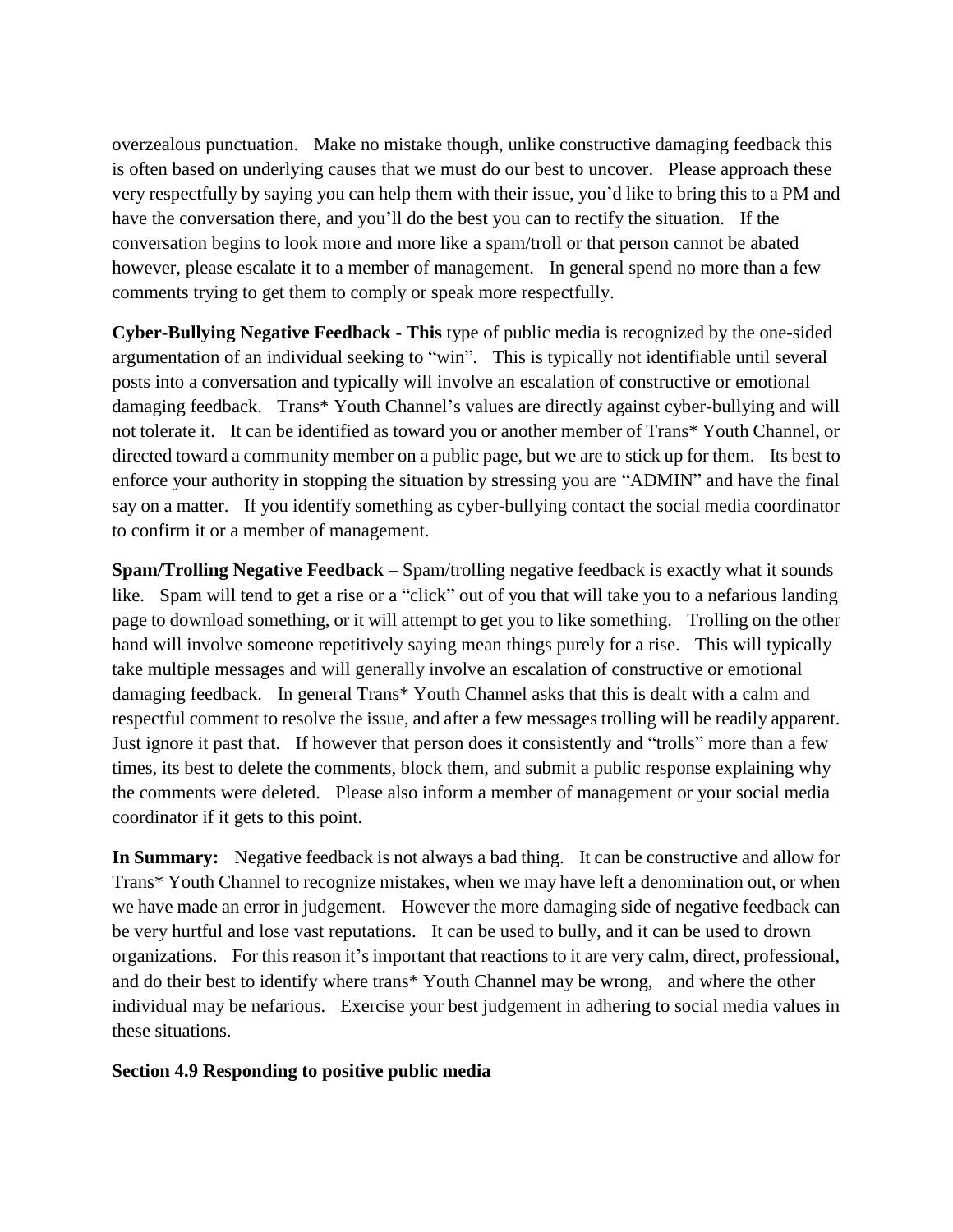While negative feedback on social media is a very tricky situation, there is also the positive of social media that keeps people coming back over and over again. The uplifting, empathetic, and character building experience of social media allows us to open up and continue working. For this reason, championing positive feedback is a huge part of our organization's job to facilitate community support and conversation. This section will briefly give a few guidelines on how to react to positive feedback.

- 1. **Like it! Share it, love it, whatever!** We want to show that we appreciate it enough to recognize it with a click. It also allows others to see our activity and the comment.
- 2. **Comment authentically.** If their feedback is about a person, make sure the person they are mentioning is the one to respond to ensure that the gratification is indeed authentic. It may help to show management as well so they can give due credit and proper kudos!
- 3. **Get permission to share it.** In most cases this feedback will often be public on social media platforms but even if it's public it's important to get permission to share it onto other platforms or to the larger public as a whole. If they don't provide permission, no sweat.
- 4. **Request if we can use it in the future.** Community recommendations are a huge thing for non-profits because it allows us to more easily gain trust from partner organizations and other entities. Always ask if we can quote in future publications and if so what their statement would be. **Screenshot it if they say yes!**
- 5. **Make, "the ask".** In most cases positive feedback leads to strong volunteer, donor, or advocate relationships and when this happens it's vital to move it forward. Ask if they'd be willing to help out by way of volunteering of offering monetary assistance to keep our good work going! Don't worry though, this isn't a "hard ask", it's soft and it can look however you like.

# **Section 5.1 Monitoring of various public and community media channels**

All above sections have provided general guidelines and rules that should be delivered to all members of the organization in the best possible medium during training. This section however will discuss a major concern of many who are interacting with social media as a business, non-profit organization, or public entity. This section will deal with how we monitor social media channels both for quality of content on public forums, and for statistical needs for the organization. It will discuss how we will monitor public slander of the organization, or how we enforce the above rules prohibiting employees, volunteers, and other members of the organization from breaking social media policy.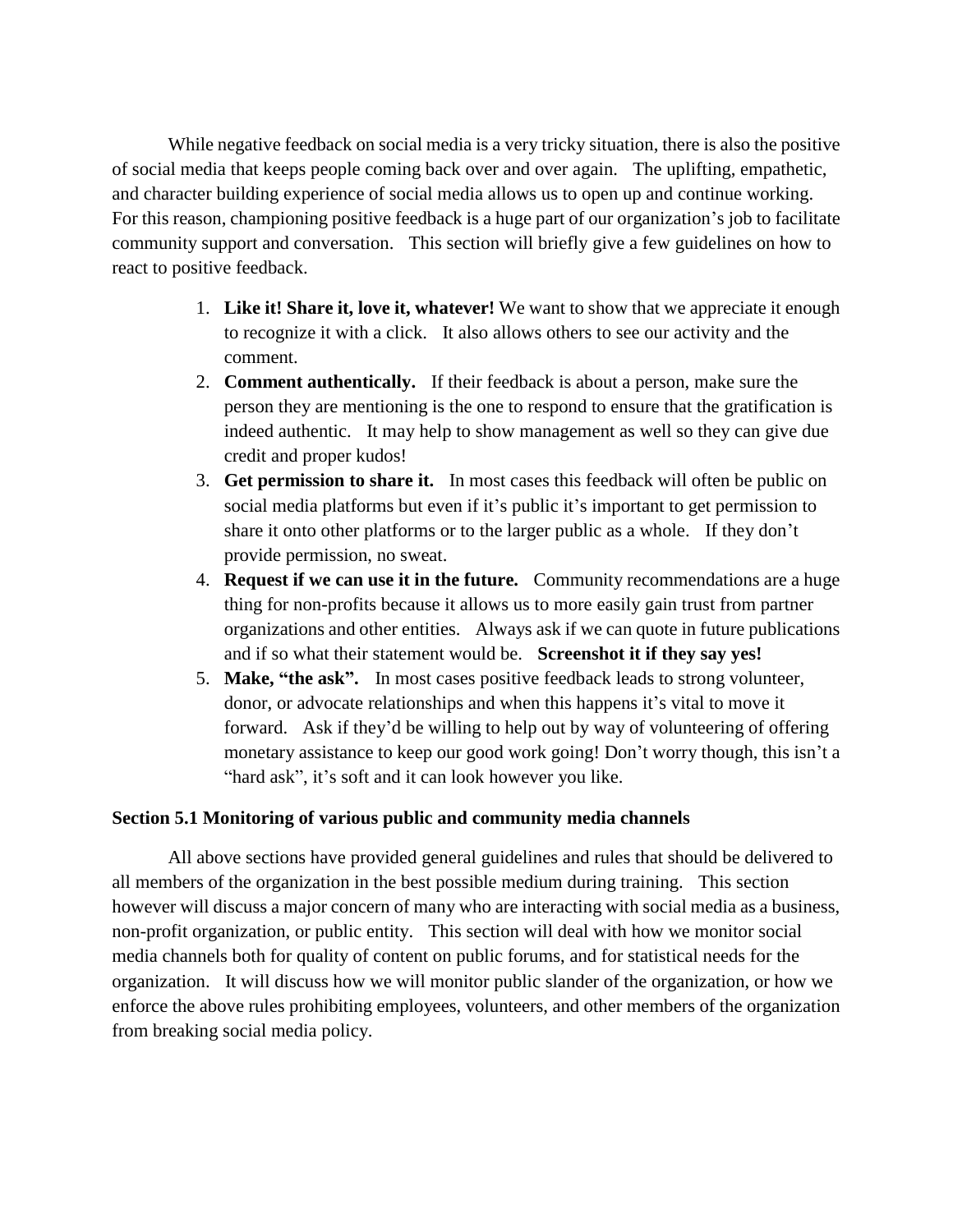We recognize first off that social media is now an integral part of one's identity and much like an unfair dress code we cannot limit the actions or portrayal of an individual on social media when not pertaining to the organization; a realization many organizations fail to recognize. So this policy will carry its utmost duty of adhering to the social media values throughout the course of this section.

## **Section 5.2 Monitoring Trans\* Youth Channel official Channels**

Trans\* Youth Channel recognizes that the key to social media success is to stay on top of our social media channels. Any social media site will require daily monitoring done by the core social media team, as well as occasional monitoring by the board and management. It is the social media manager's job to encourage discussion by posting quality content and questions, sharing content from partner organizations or elsewhere, and responding to messages, feedback, and publishing requests.

Daily monitoring of posts on Trans\* Youth Channel will occur and the ways in which we run these channels is decided by the entirety of this social media policy, as well as additional acts by the organization.

## **Section 5.3 monitoring of Trans\* Youth Channel Private Channels**

In cases of the internal private group for Trans\* Youth Channel it is important that the board and management follow the ongoing of the page continually so we can properly support employees and volunteers of the organization. It is not necessary however for us to remove ANY content placed here. It need not be work related either, if someone needs assistance or help it should be provided.

## **Section 5.4 Monitoring of Board and Management Personal Channels**

Because the board and management as well as leaders to a certain extent are so involved with the channel it often becomes necessary for work that is directed to personal channels rather than the organization, to be re-directed. All members of the organization must exercise due diligence in separating these cases and bringing them back to the organization. No personal conversation with the public can be viewed by others in the organization so these conversations must take place on a business verified channel. For higher management this is vital and important.

Monitoring of personal channels will happen but by no means should it have an effect on ones employment unless an official complaint comes under review by the board and is found to be outside the rules and guidelines for this document and unacceptable by a majority vote of the board. It is not the organizations right to control or otherwise affect the personal media channels of its members in any way.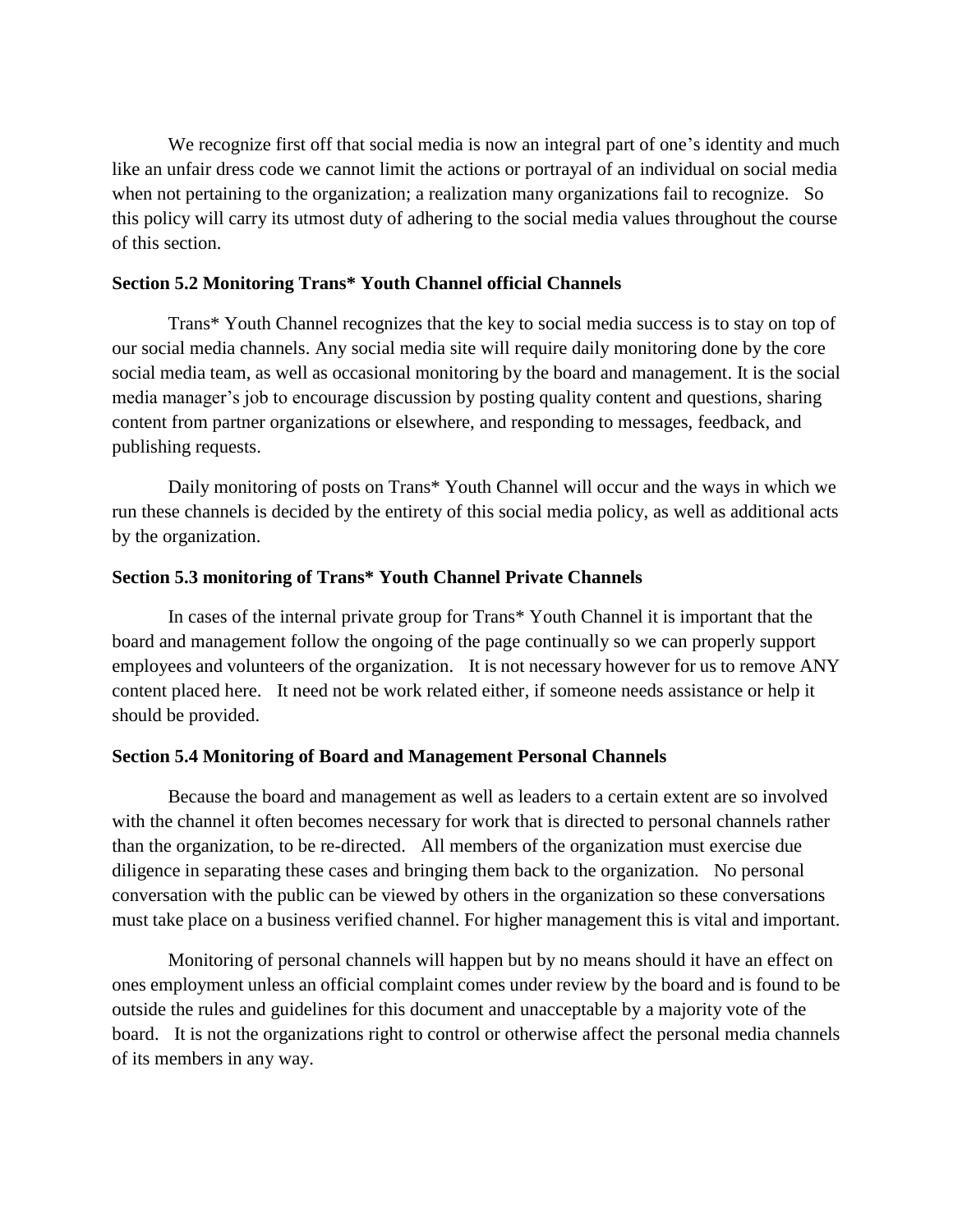#### **Section 5.5 Monitoring of volunteer and staff channels**

Volunteer and staff channels will not be held to as strict a requirement to keep personal and organizational business in one or the other but it is highly recommended that this be done. Should business of the organization occur over personal channels records cannot be kept for legal or other reasons and any private correspondence cannot be considered official business of trans\* Youth Channel.

Monitoring of personal channels will happen but by no means should it have an effect on ones employment unless an official complaint comes under review by the board and is found to be outside the rules and guidelines for this document and unacceptable by a majority vote of the board. It is not the organizations right to control or otherwise affect the personal media channels of its members in any way.

## **Section 5.6 Monitoring of partner organization channels**

Partner organizations have their own social media policies in use and their content that they share is their own. That having been said it is the prerogative of the organization to ensure that partner organizations are seen by a wide amount of our community and those partner organizations in turn do the same for us. To maintain these connections Trans\* Youth Channel's social media and partner outreach team will often request information from partner organizations such that we can stay on top of things. It is important to recognize copyright claims, and all due diligence and rules descripted in this article in the process though.

Monitoring of personal channels for partner organizations will under no circumstances occur. It is not the organizations right to control or otherwise effect the personal media channels of someone unrelated to the organization and thus will not occur.

## **Section 5.7 Privacy rights of all members of the community**

Trans\* Youth Channel works with a closeted community and with this comes the absolute need for security, privacy, and respect of community member's interactions with us. For this reason there will be no monitoring, recording, or documentation of personal interactions with community members in which those members wish to keep private, and as a practice, all statistical use of community information cannot have member's names, personal information, or contact information excluding an email with that member's permission.

## **Section 6.1 Consequences of Privacy Violation**